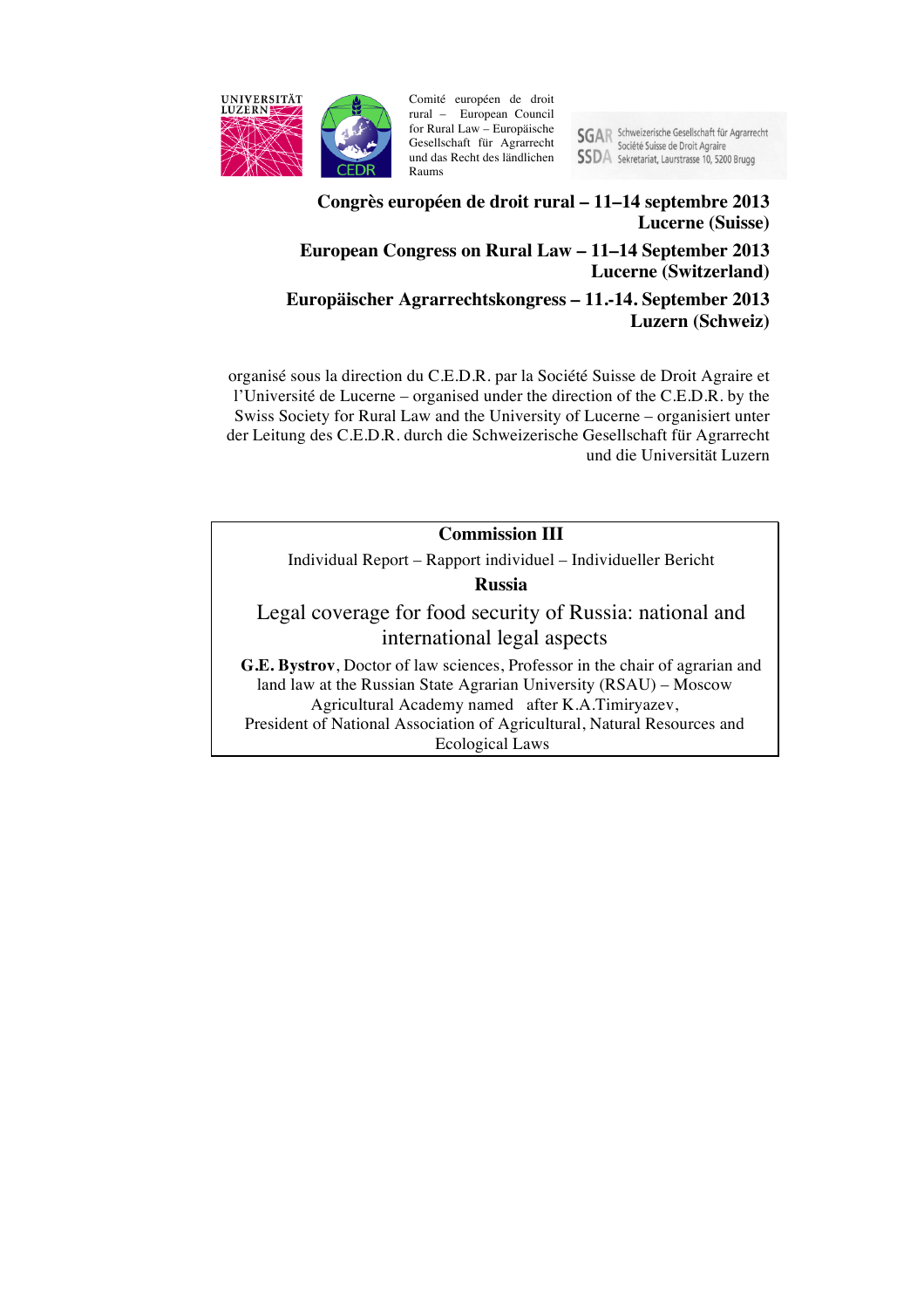## **Legal coverage for food security of Russia: national and international legal aspects**

Despite the actions undertaken by legislative and executive organs of state power and management, *the situation in ensuring the food,* genetic and ecological *security of Russia* becomes more and more *alarming.* Since 2000, the value of imported food annually increases by 30% and in 2011 the scope of imported food and agricultural raw stuff for its production amounted \$42.5 billion versus \$35.2 billion in 2008 and \$36.4 billion in  $2010^1$ .

The agrarian import is comparable in value with export of Russian gas to the Western Europe<sup>22</sup>. However, the country, having significant dependency on food import, cannot be practically, economically and politically independent to a full extent, and in case of appearing international conflicts such dependency becomes threatening for national security of the Russian state.

1

<sup>1</sup> National report "On the course and results of implementing in 2011 of the State program for development of agriculture and regulation of markets in agricultural produces, raw stuff and food for 2008-2012", 2012.p.104.

<sup>2</sup> World experience of ensuring food security and its using in Russia. Theme of dissertation and author's abstract in VAK 08.00.14. Candidate of Economy. Plugov Aleksey Gennadievich. М. 2011. p.10.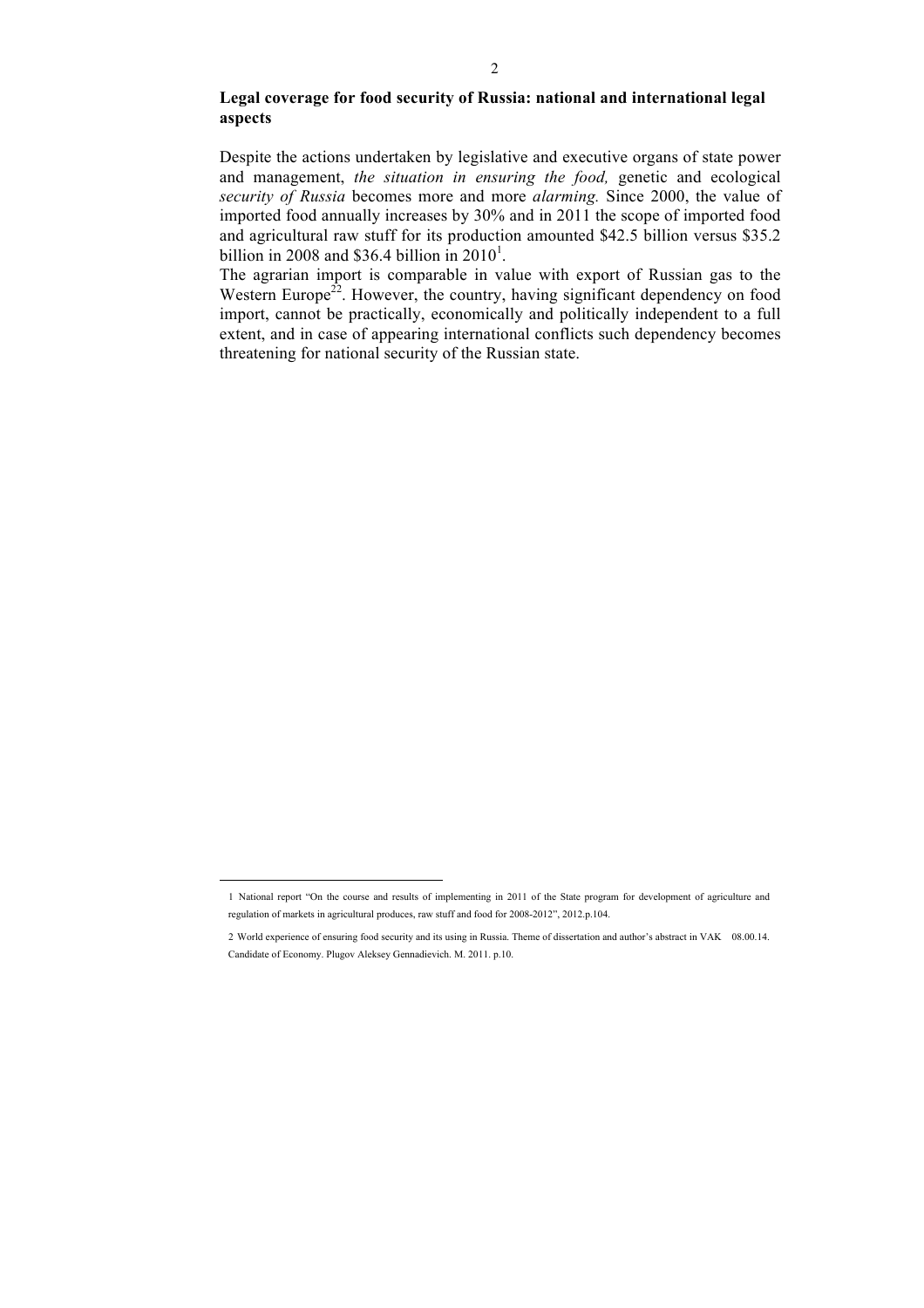

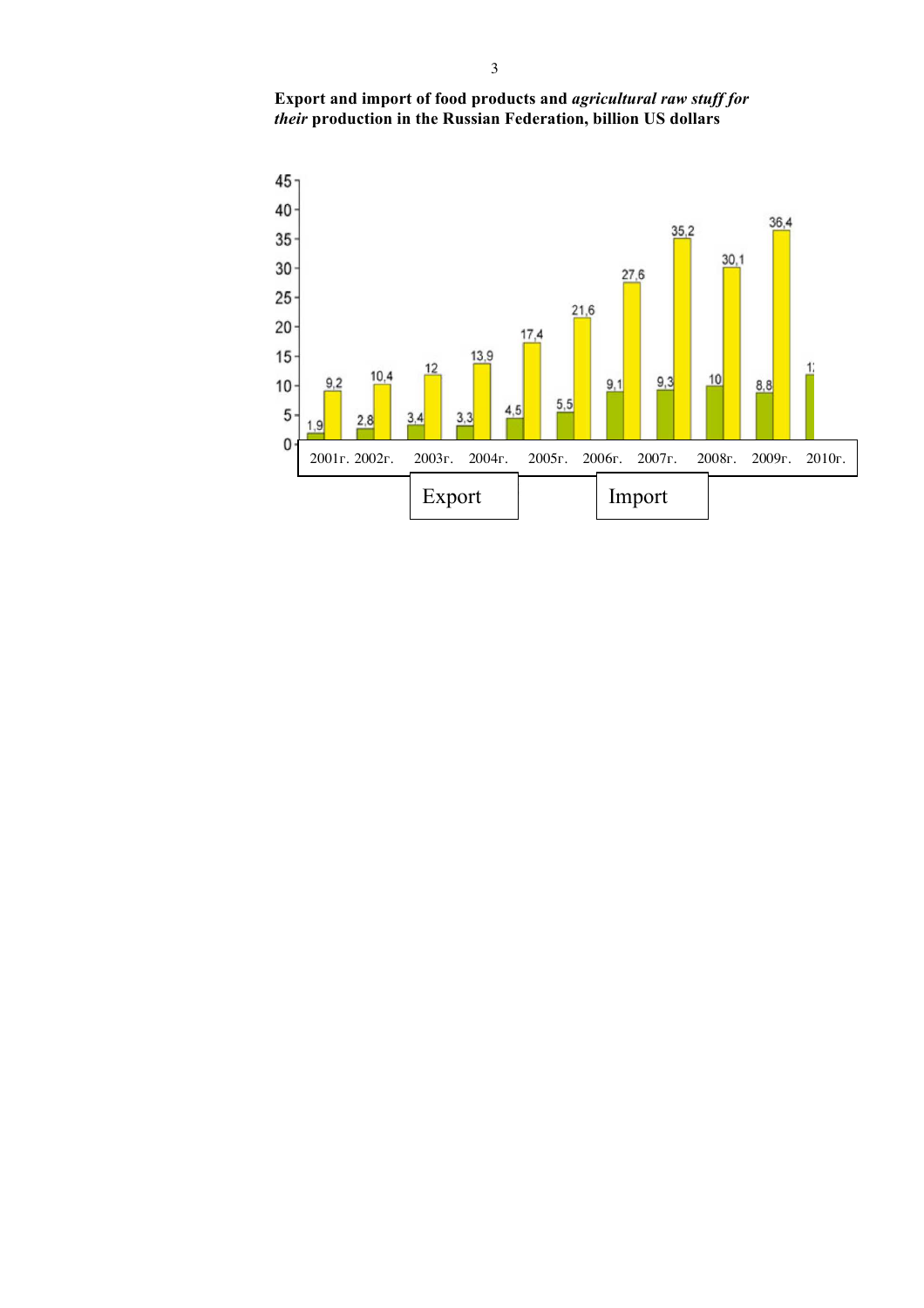The attempts of solving the problems, connected with ensuring the food security, have been undertaken by the RF President's Decree of January 30, 2010 "On approving the *Doctrine of food security in the Russian Federation*<sup>3</sup>, regional *laws in several subjects of the Russian Federation,* including Moscow law of July 12, 2006 "On food security of Moscow city"<sup>4</sup>. These standard legal acts define basic terms, which are used in application to the theme of scientific report. Among these are food independence of the Russian Federation; physical accessibility to food products; economical accessibility to food products; conformity of food products with requirements of legislation on technical regulation; rational norms of food products consumption; state control over observing the legislation on production and realization of qualitative, ecologically clean agricultural products.

The term 'food security' has been introduced into scientific turnover in the first half of  $70<sup>th</sup>$  years of the XX century and borrowed from standard documents of international organizations, created for solving the food problems. *The international-legal regulation of food security* is based on the norms of General declaration on abolition of hunger and undernourishment, approved by resolution 3348 (XXIX) of UN General Assembly on December 17, 1974, Rome Declaration of the World Summit on food security, which took place on November 16-18, 2009, as well as other documents, including those prepared by the UN Food and agricultural organization  $(FAO)^5$ .

The General declaration on abolition of hunger and undernourishment declares that every man, woman or child possesses indefeasible right to be free from hunger and undernourishment for full development and preservation of their physical and mental abilities, and the removal of obstacles on the way of food production $6$  is the duty of every interested state in accordance with its sovereign understanding and internal legislation.

The Declaration of the World Summit on food security has defined that the food security exists, when all the people always possess physical, social and economical accessibility to sufficient amount of safe and nutrient food for satisfaction of their diet requirements and food preferences for having an active and healthy life. Herewith are put forward the four bases of food security: availability, access, usage and stability. The integral part of food security conception is the aspect, concerning the nutrition<sup>7</sup>.

The state possesses the right of not solely carry on the state regulation of economy, but it is obliged to do so. The fairness of above said is confirmed by the Charter of economical rights and duties of the state, adopted on December 12, 1974 at the Plenary meeting of the ХХ1Х session of UN

<sup>3</sup> SZ RF. 2010. № 5. art. 502.

<sup>4</sup> Vestnik of Mayor and Moscow Government. 2006.№43.

<sup>5</sup> See: Internet site of UN Organization: www.un.org

<sup>6</sup> See: Internet site of UN Organization: www.un.org.

<sup>7</sup> See: Internet site of the World food organization: www.fao.org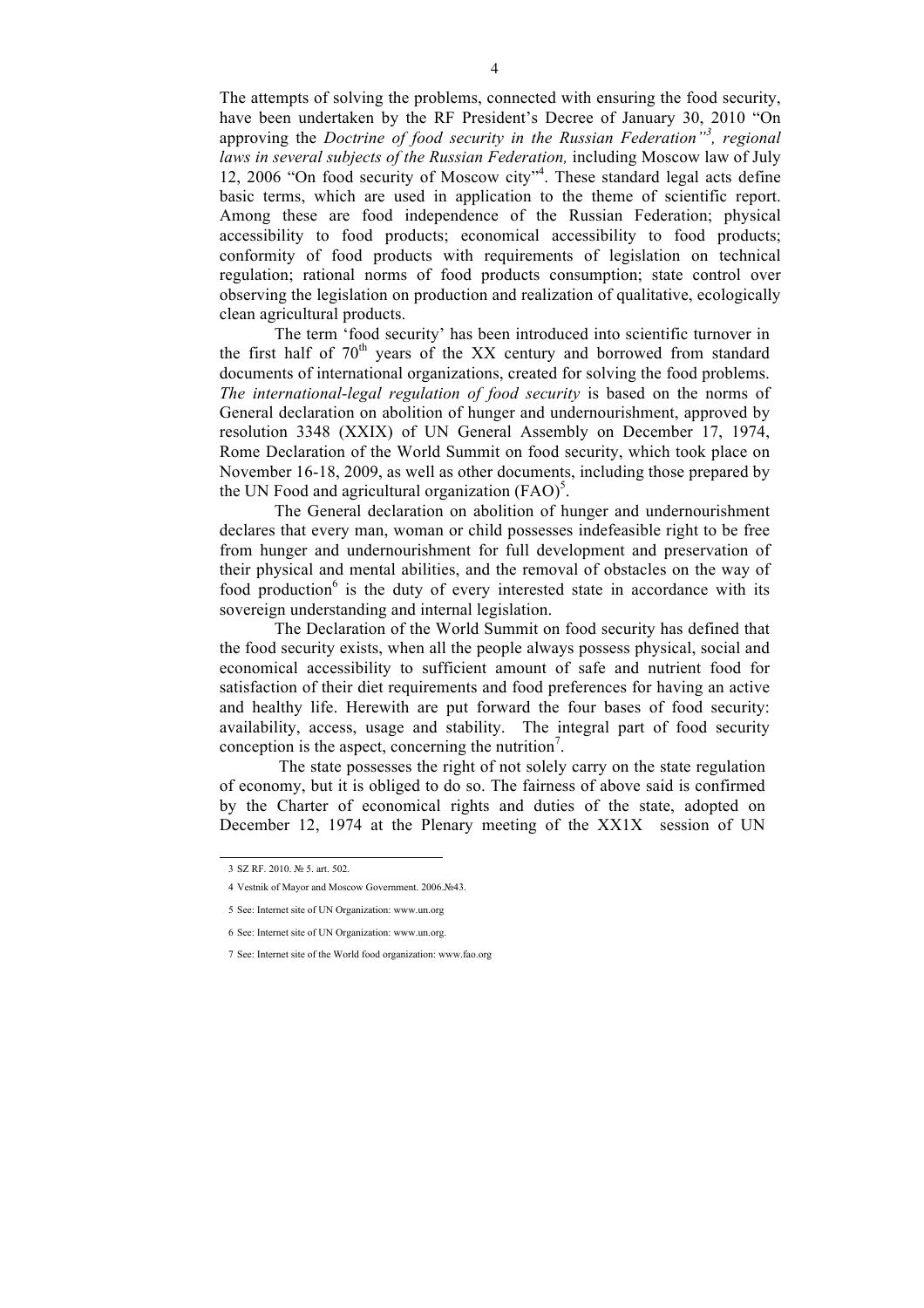General Assembly. According to article 7 of the Charter, "every state bears the main responsibility for assisting the economic, social and cultural development of its people".

Having such aim, every state possesses the right and bears the responsibility for choosing the means and goals of development, for complete mobilization and usage of its resources, accomplishment of progressive economic and social reforms, for ensuring full participation of its people in the process and profits of economic development.

 All states are obliged to cooperate individually and jointly, as well as to remove obstacles that hinder such mobilization and usage" $\frac{8}{3}$ .

The world society does not fulfill obligations placed on it for extermination of hunger and undernourishment on the planet. At the moment of adopting the Rome Declaration on the World food security (1996), the number of hungry people comprised about 825 million. By 2009 it increased almost by 24% up to 1020 million. Despite all efforts of the international society for solving the problems of global food security, the situation of food providing in the world is getting worse<sup>9</sup>.

*The food security is recognized as one of the main lines of the Strategy for national security of the Russian Federation* up to the year 2020, approved by the RF President's decree of March  $12$ ,  $2009<sup>10</sup>$ . The essential contribution to solving the problems of legal coverage of food security in Russia might be introduced by using *the world experience of ensuring the food security.*  Herewith will be necessary to account for generally accepted classification of basic approaches to ensuring the food security depending on the level of agrarian potential in export oriented countries (USA, Canada, Australia, New Zealand), protectionism (Japan and Norway) and intermediate policy (major EU countries).

Key factors of ensuring the food security in developed countries are the priority or support of agricultural commodity producer and guaranteed maximum selfsufficiency of consumer with all kinds of food or equal support both for agricultural commodity producers and consumers of agricultural produces. Both variants of supporting consumers and agricultural commodity producers can be used in Russia.

 To a certain extent for resolving such problems, there might be employed the legal experience of using in Kazakhstan and Belarus the State program for import replacement, approved by decision of the Government of Kazakhstan Republic of August 20, 2001 № 1088 and the State program for import replacement of Belarus Republic in 2001-2005 and 2006-2010. The priority of

<sup>8</sup> Operating international law V3, M.1997, p. 135.

<sup>9</sup> World experience of ensuring food security and its using in Russia. Theme of dissertation and author's abstract in VAK 08.00.14. Candidate of Economy. Plugov Aleksey Gennadievich. М. 2011. p.15.

<sup>10</sup> SZ RF. 2009.№20.art.2444.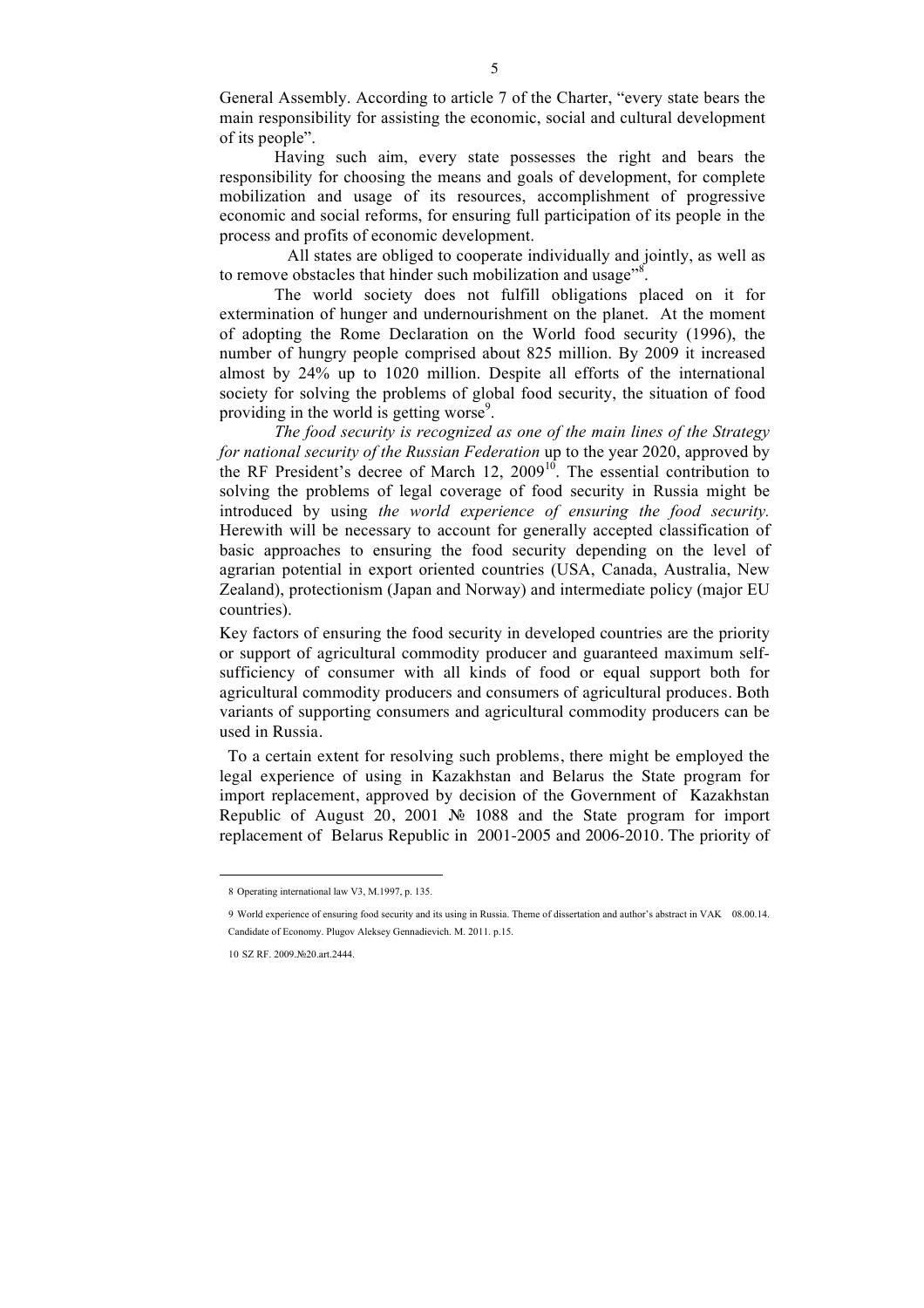those programs is the import replacement as a condition, required for raising the food and genetic security of Kazakhstan and Belarus.

While resolving the legal problems of food and genetic security in Russia, one should take into account that aggressive foreign biotechnological corporations, trying to establish their monopoly at the Russian market of seeds and food, use their superiority in scientific designs and political influence. In view of that appears the acute question, whether it is possible to keep the policy of liberal self-regulation or it is necessary to fix legally the import replacement as a basic line of food security in Russia and raising the competitiveness of agroindustrial production.

The legal doctrine puts forward five functions of state regulation, primarily connected with realizing the right of Russian citizens of full value nutrition. The first important function of state regulation implies the creation of stable food provision in the country on the basis of forming federal and regional food foundations with sufficient reserves for state needs, stabilizing food foundations for preserving healthy environment and raising the life quality of Russian citizens.

The right of Russian citizens for full value nutrition is fixed by point 1 of the article 25 in the General Declaration of human rights, approved and proclaimed by the UN General Assembly on December 10, 1948. "Anyone possesses the right of such level of life, including food, clothes, housing, medical care and needed social services, which is required for supporting the health and welfare for him and his family…" The application in Russia of standards, fixed by point 1 of the article 25 in the General Declaration of human rights, on the right of the man and citizen for full value nutrition is provided by standards of various branchial belonging.

The essential role in realizing that right belongs primarily to statements in the part 1 of the article 7 in the Constitution of the RF, which considers the principle of social state as one of bases of constitutional system, in such way reflecting the new increased role of the state in material providing the poorest strata of the population with basic nutrition products at the level of standards in modern developed society.

There exists a mistaken opinion that the right for full value nutrition is not individual right, because it is not considered in programs of governments in economic and social fields. Meanwhile the article 11 of the Declaration reads that the right for full value nutrition is the right of every man and citizen. The right for nutrition in given standard is interpreted not as wide collective action, but as human right of every man and citizen. Besides from the opinion about the right for nutrition as a part of concrete program follows no conclusion that for realizing other rights of man and citizen it is not required to adopt government programs. In reality, any government must have special programs for protecting any human right. That concerns the control of any social harm: either hunger, violence, terror or kidnapping of people.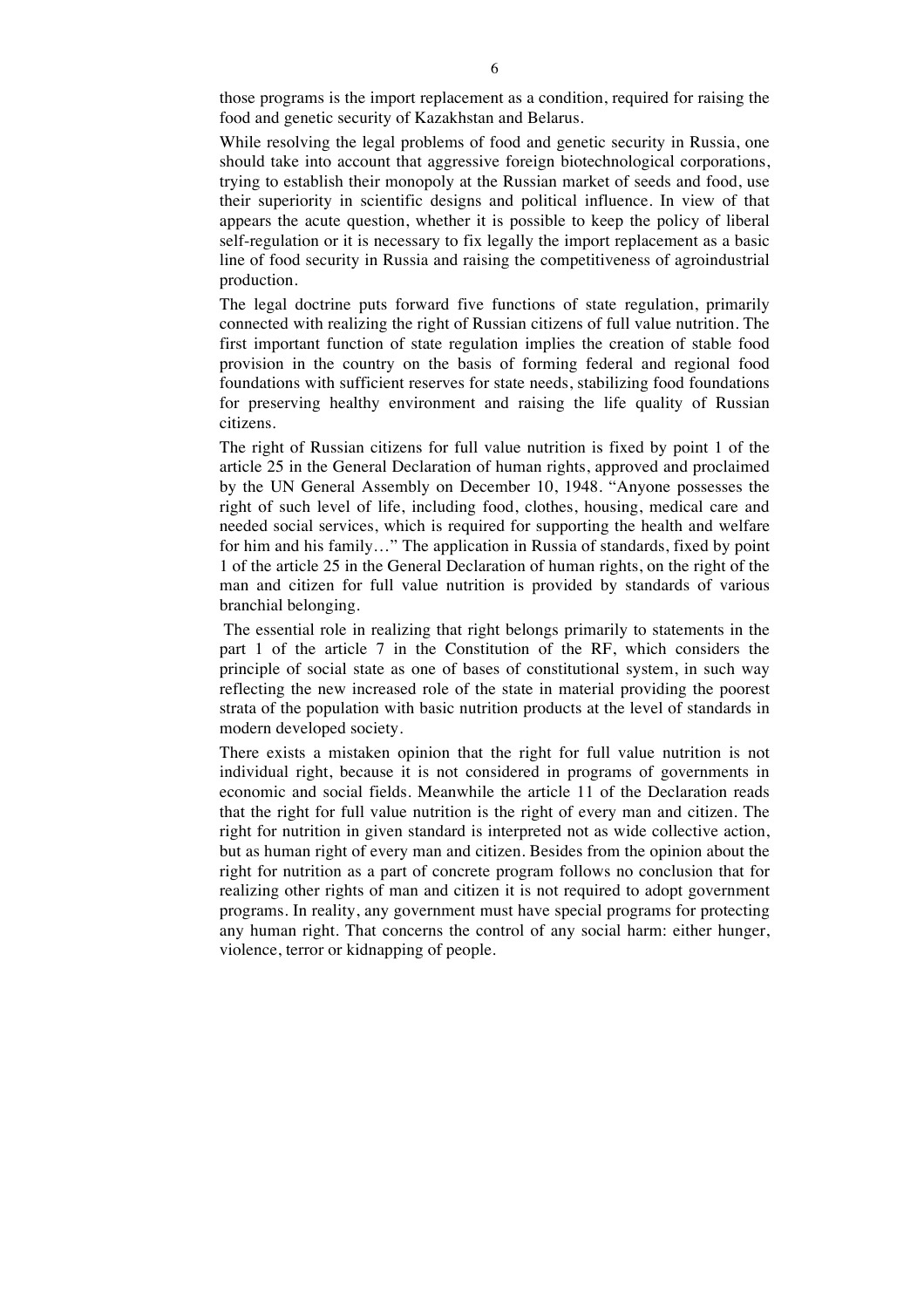There also exists a delusion that economic rights of men differ in their legal nature from civil and political rights. In view of that the civil and political rights of men are called negative, because they are not depending on functioning of the state and therefore free of charge. What concerns the economic, social and cultural rights, these are called positive. It is supposed that their realization requires respective state activity and therefore these must be paid.

At present that delusion about the significance of socioeconomic rights for providing the legal status of a personality has been surmounted. In the International pact on economic, social and cultural rights, the special attention is attached to the fact that the ideal of free human personality, free from fear and poverty, might be realized, if there will be created such conditions, at which everybody could use his economic, social and cultural rights in the same way as his civil and political rights.

That point of view has been confirmed by the UN General Assembly (resolution of December 4, 1986), proclaiming the 'indivisibility and mutual dependency of economic, social, cultural, civil and political rights.

From constitutional recognizing Russia as a social state, which policy is directed for creation of conditions ensuring worthy human life, from statements of the point 'e' in the article 71 of the RF Constitution, which refers to performing by the RF basic federal and food policy included and federal programs in the field of social development, follows that the state must fulfill two kinds of obligations to the society.

The first obligation of the state in the sphere of protecting the rights of citizens for full value nutrition consists in adopting measures for elimination of food dependency of the country on foreign countries and reducing the food import, which remains the channel for capital leakage abroad due to manipulations with control prices, fictitious advance money transfers, payment of retail services, what undermines the economic system of the state.

The vocation of the state consists in establishing the social system, creating just policy of food provision, promoting the solution of the two tasks. That requires uninterrupted delivery of food products to food markets at the scope, sufficient for satisfying the needs of the population, including the persons with fixed state incomes, pensioners and children, which depend on state social provision.

Secondly, the state promotes the rise in the level of daily dietary calories for nutrition of the population in accordance with physiological norms at existing structure of consumption, price system, income level, social reliefs and privileges. Gradually formed is the system of food aid to persons, having insufficient income for food purchase.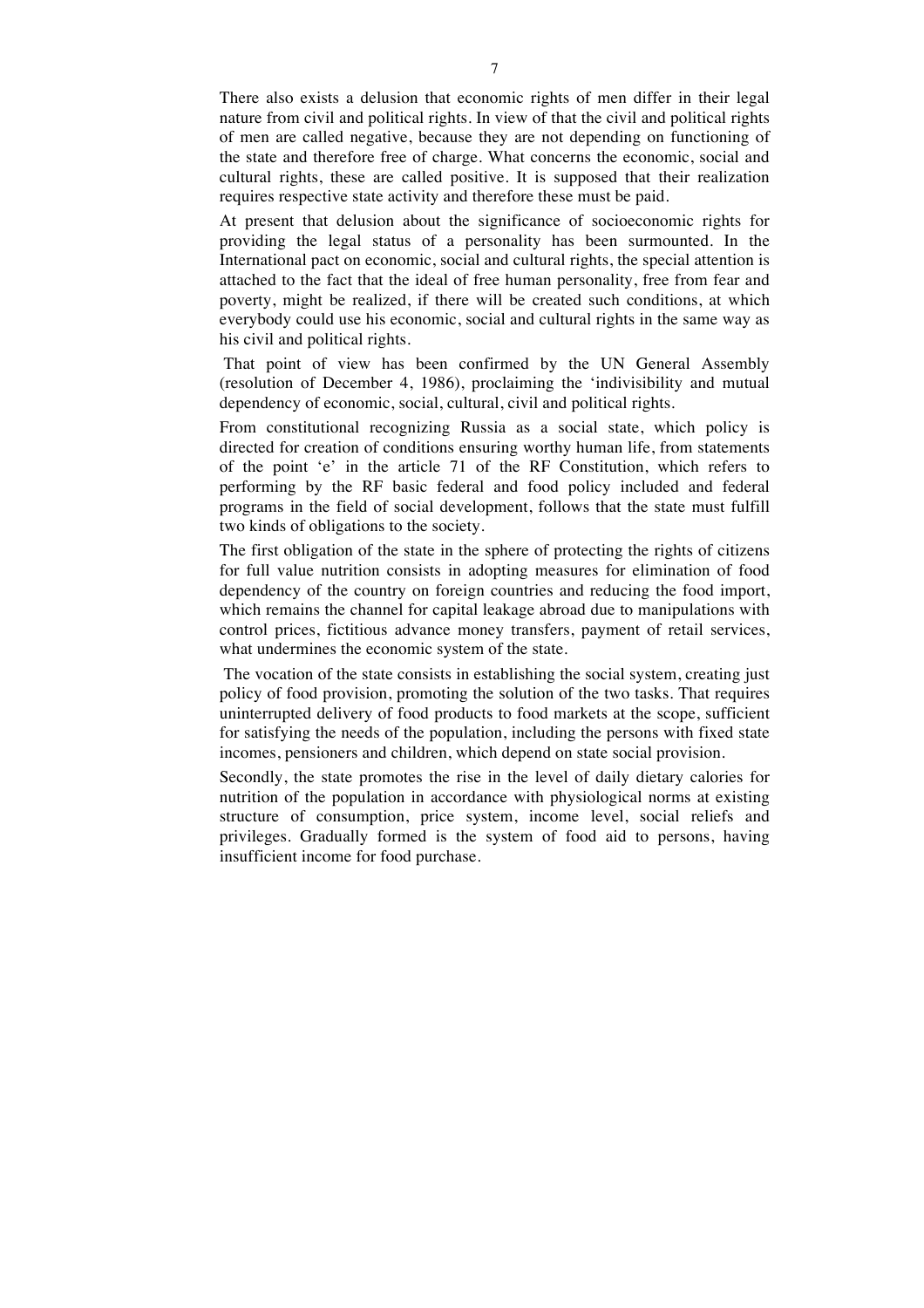Enacted on January 1, 2013 is the Federal law of December 3, 2012 № 227-ФЗ "On consumer goods basket entirely across the Russian Federation"<sup>11</sup>. The consumer goods basket, proposed by Ministry of labor, corresponds in greater extent to actual consumption of low-income population: 50% of income for nutrition and 25% for each nonfood commodities and services.

Such changes in methods of defining the consumer goods basket are explained by the fact that "presently operating procedure of defining the subsistence level on the basis of the set of food products, nonfood commodities and services, established in natural indices, became obsolete and did not repay itself, because the structure of the consumer goods basket had essentially deviated from actual consumption of typical low-income household"<sup>12.</sup>

New methods of defining the consumer goods basket are oriented solely to nutrition and does not account for needs of population in nonfood commodities and services. These are aimed at poorest strata of the population, backward life style, while the consumption structure changes towards increasing the share of nonfood commodities, payment of services and decreasing the share of food products.

The composition of consumer goods basket in Russia is rather poor (40kg meat can be purchased annually, a skirt – once in five years, for cultural entertainment can be spent 45 rubles per month, in terms of money for the second quarter of 2008 that amounts 4446 rubles on the average per man in a month<sup>13</sup>. The state of affairs is neither reasonable in the field of food product consumption. Thus, per capita consumption of milk and dairy products, meat and meat products in 2010 as compared with 1990 comprised only 71.8% and 90.3% respectively $^{14}$ .

In the happiest countries (for example, in Sweden), the value of the consumer goods basket comprises US\$ 1000 per month and more. In Greece, Portugal and several other countries of that development level – about US\$ 500-700. Therewith one should account for different prices of commodities and services in Russia and several other countries, as well as different traditional needs of the population.

Besides one should account for essential difference of the consumer goods baskets between rich and poor regions of the country. The average pension also

<sup>11</sup> SZ RF 2012 №50 (part 1Y), art.5950

<sup>12</sup> Smolyakova T. Not solely bread alone. / Rossiskaya gazeta of July 5, 2012

<sup>13</sup> Rossiskaya gazeta of November 25, 2008

<sup>14</sup> Adukov R. Kh. Conceptual ideas for development of state management of the AIC in Russia. Collected works of the All-Russian scientific-practical conference "Management system – as a basis for implementing the model of innovative development of the agroindustrial complex in Russia" M. 2013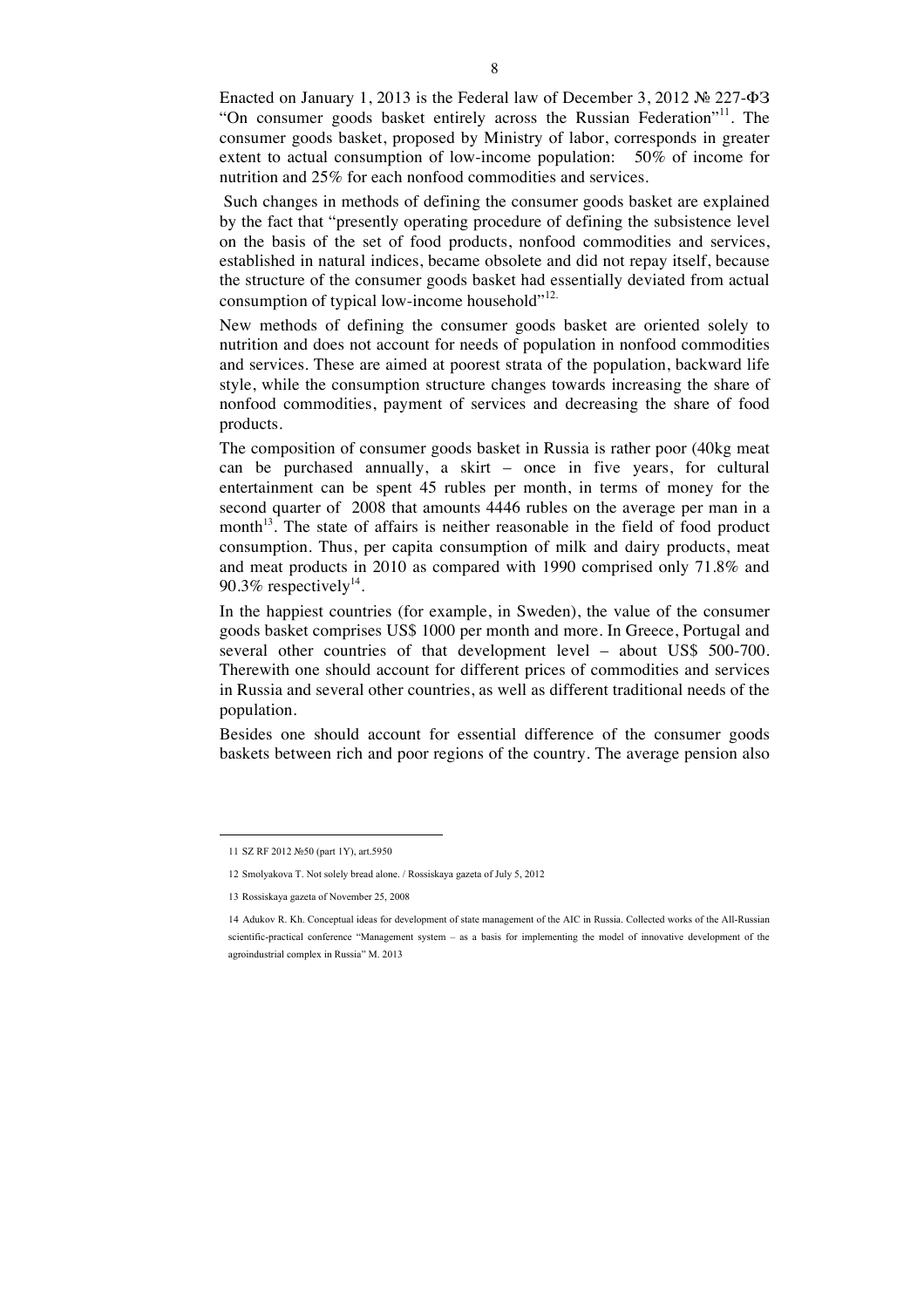does not reach the legal subsistence level. The Government of the RF until now cannot hold the promise to reach that level by 2009<sup>15</sup>.

The unemployment benefits are lower than the actual subsistence level (according to RF Government decision since January 1, 2009 independent of previous wages the maximum benefit must be 4900 rubles per month for working and 850 rubles for not working<sup>16</sup>.

As a result, approximately one sixth part of the population lives by official data behind the line of poverty, and about 40% unofficially. At the same time in 2008 Russia occupied the second place (after USA) in the number of dollar billionaires. Every year (at least up to 2010) their number increased faster, than in developed countries, and up to 2010 they annually doubled their fortune<sup>17</sup>.

The consumption of nonfood commodities and services forms the general background not only in welfare of residents, but spiritual-moral nature of their life. The world practice (MOT) quite lawfully recognizes that the level and quality of life determine the structure of consumption, in which predominate the expenses for nonfood commodities and services. Russia needs the consumer goods basket, which will be oriented not at low-income population, but the middle class. Raising the level of life for the population is possible only in that  $case<sup>18</sup>$ .

The forth, the state must oppose the activity of powerful food companies, which create artificial food deficit, violate agreement commitments and force up food prices. In view of that, the alarming signal is the all-round increase of prices for basic food products (flour, bread, meat and milk) in August of 2010, which is not only the sequence of negative effect from draught and mass poor harvest, but speculations of many participants of trade market. The main fault for price growth at food market, in experts' opinion, lies not on agricultural commodity producers, but trading networks. While the realtors' surcharge comprises 8-12% in EU countries, it sometimes reaches 30% to 300% in  $Russia<sup>19</sup>$ .

In view of that, well-grounded proposals are put forward to introduce alterations into the Federal law of December 28, 2009 "On principles of state regulation of trade activity in the Russian Federation"<sup>20</sup> and establish in the law

<sup>15</sup> Rossiskaya gazeta of November 14, 2008.

<sup>16</sup> Rossiskaya gazeta of December 28, 2008.

<sup>17</sup> Khabrieva T.Ya. Russian constitutional model of the social state. In book Constitution, law and social sphere of the society. Proceedings of scientific-practical conference. (Moscow, December 1, 2008) M. 2009. P. 23.

<sup>18</sup> Dodonova I.V. Level and life quality of rural residents in Russia: criteria of evaluating and ways of rising. // Economy, labor and management in agriculture № 1 (14). March. 2013. P.82.

<sup>19</sup> Yelena Kukol. Control purchase by Nabiulina. Ministry of economy and development intends to follow the state contracts from planning phase to complete fulfillment. Rossiskaya gazeta. August 20, 2010.

<sup>20</sup> Rossiskaya gazeta. December 30, 2009.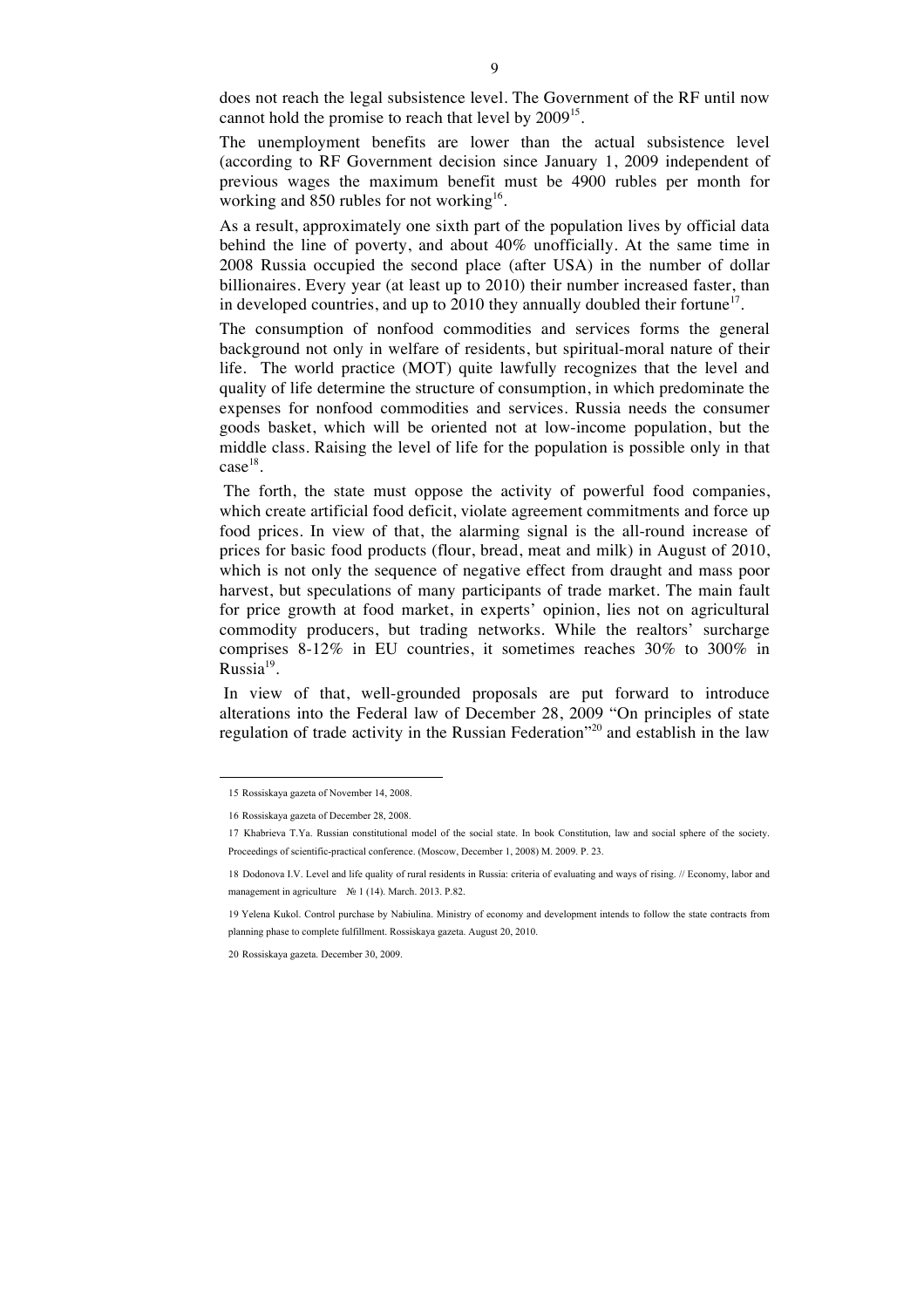the lower limit of purchase prices for goods of agricultural commodity producers and maximum trade surcharge for the entire chain of suppliers from field to shelf. Also discussed in the mass media are the proposals to introduce food coupons for low-income citizens of Russia according to US experience.

The essential contribution into resolving the problems of legal coverage of the food security in Russia might introduce the usage of the world experience for ensuring the food security. Herewith will be necessary to account for generally accepted classification of basic approaches to ensuring the food security depending on the level of agrarian potential in export oriented countries (USA, Canada, Australia, New Zealand), protectionism (Japan and Norway) and intermediate policy (major EU countries).

Key factors of ensuring the food security in developed countries are the priority or support of agricultural commodity producer and guaranteed maximum selfsufficiency of consumer with all kinds of food or equal support both for agricultural commodity producers and consumers of agricultural produces. Both variants of supporting consumers and agricultural commodity producers can be used in Russia.

To a certain extent for resolving such problems, there might be employed the legal experience of using in Kazakhstan and Belarus the State program for import replacement, approved by decision of the Government of Kazakhstan Republic of August 20, 2001 № 1088 and the State program for import replacement of Belarus Republic in 2001-2005 and 2006-2010. The priority of those programs is the import replacement as a condition, required for raising the food and genetic security of Kazakhstan and Belarus.

While resolving the legal problems of food and genetic security in Russia, one should take into account that aggressive foreign biotechnological corporations, trying to establish their monopoly at the Russian market of seeds and food, use their superiority in scientific designs and political influence. In view of that appears the acute question, whether it is possible to keep the policy of liberal self-regulation or it is necessary to fix legally the import replacement as a basic line of food security in Russia and raising the competitiveness of agroindustrial production.

The second function of state regulation of agriculture is connected with creating market production infrastructure in the countryside. The matter concerns the formation and operation of federal and regional food markets. In the State program for development of agriculture and regulation of markets in agricultural produces, raw stuffs and food for 2013-2020, approved by decision of RF Government of July 14, 2012 № 717, (further the State program)<sup>21</sup>, There are particularly put forward the special rules for regulating the market in grain, meat and sugar. The tools of surveying the price index in agricultural produces, raw stuffs and price index (tariffs) in industrial produces (services), used by

 $\ddot{ }$ 

<sup>21</sup> SZ RF 2012 №32, art. 4549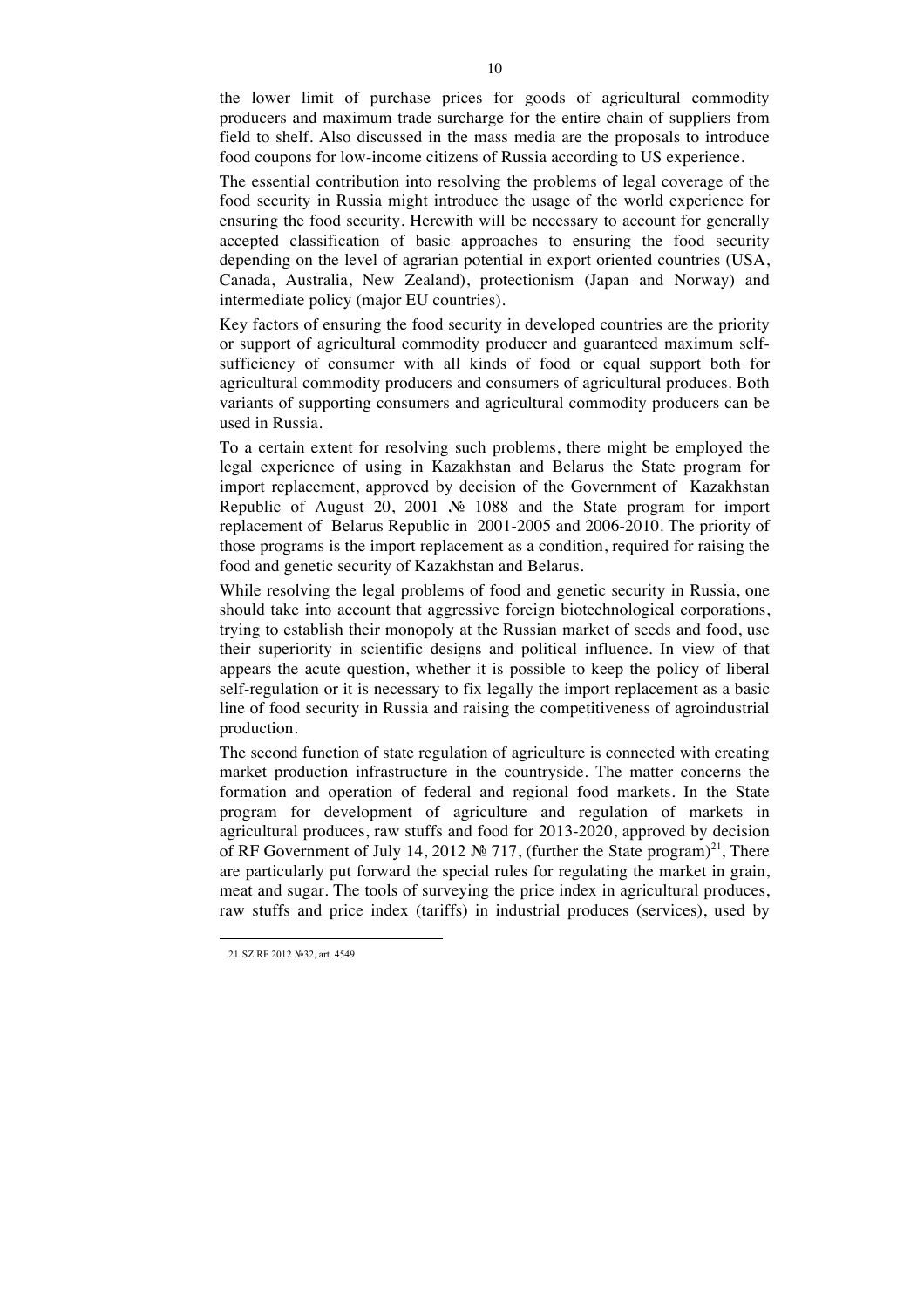agricultural commodity producers are employed for that purpose, maintaining the parity of such price indexes (tariffs) and fixing a set of measures, directed to raising the competitiveness of Russian agricultural produces and Russian agricultural commodity producers and ensuring the quality of Russian food products.

The third function of state regulation of agriculture consists in the formation of efficiently operating market in agricultural produces, raw stuffs and food, for which purpose the state conducts purchasing interventions in the form of procurement and collateral operations with agricultural produces and food. The agrarian legislation also envisages trading interventions in the form of their sale from federal and regional food foundations.

The legalization of state purchasing interventions gained the reflection in the Federal law, article 14 of December 29, 2006 "On development of agriculture"<sup>22</sup>, which creates the legal basis for implementing the state purchasing interventions, when <sup>the</sup> prices in agricultural produces decrease below the level, established for conduct of purchasing interventions. Not less important is the regulation on rules for implementing the state purchasing interventions, which are conducted in case of shortage at the market in agricultural produces and growth of market prices beyond maximum settlement prices.

On September 28, 2004, the RF Government has approved the Rules of implementing the state purchasing and trading interventions for regulating the market in agricultural produces, raw stuffs and food. In the considered standard legal act, much room is given to functions of RF Ministry of agriculture, which responsibility is placed on organizing the state purchasing and trading interventions and regulating the level of prices, when they reach the level for conduct of the state purchasing and trading interventions.

The forth function of state regulation of agriculture is connected with orientation of the legislation to raising the life quality of rural residents, increasing the income growth for persons, employed in agriculture, creating material basis for sustainable development of rural areas and worthy life conditions of rural residents.

The social rights of rural residents remain practically unprotected until present. The prestige and profitability of agricultural labor decrease. Almost half of rural residents live behind the line of poverty. All-round impoverishment is observed in rural population. The poverty displays mainly in districts with so called depressive nature of economy, which are located far from regional centers and under unfavorable economic conditions.

 $\ddot{ }$ 

<sup>22</sup> SZ RF 2007 №1 (part 1), art. 27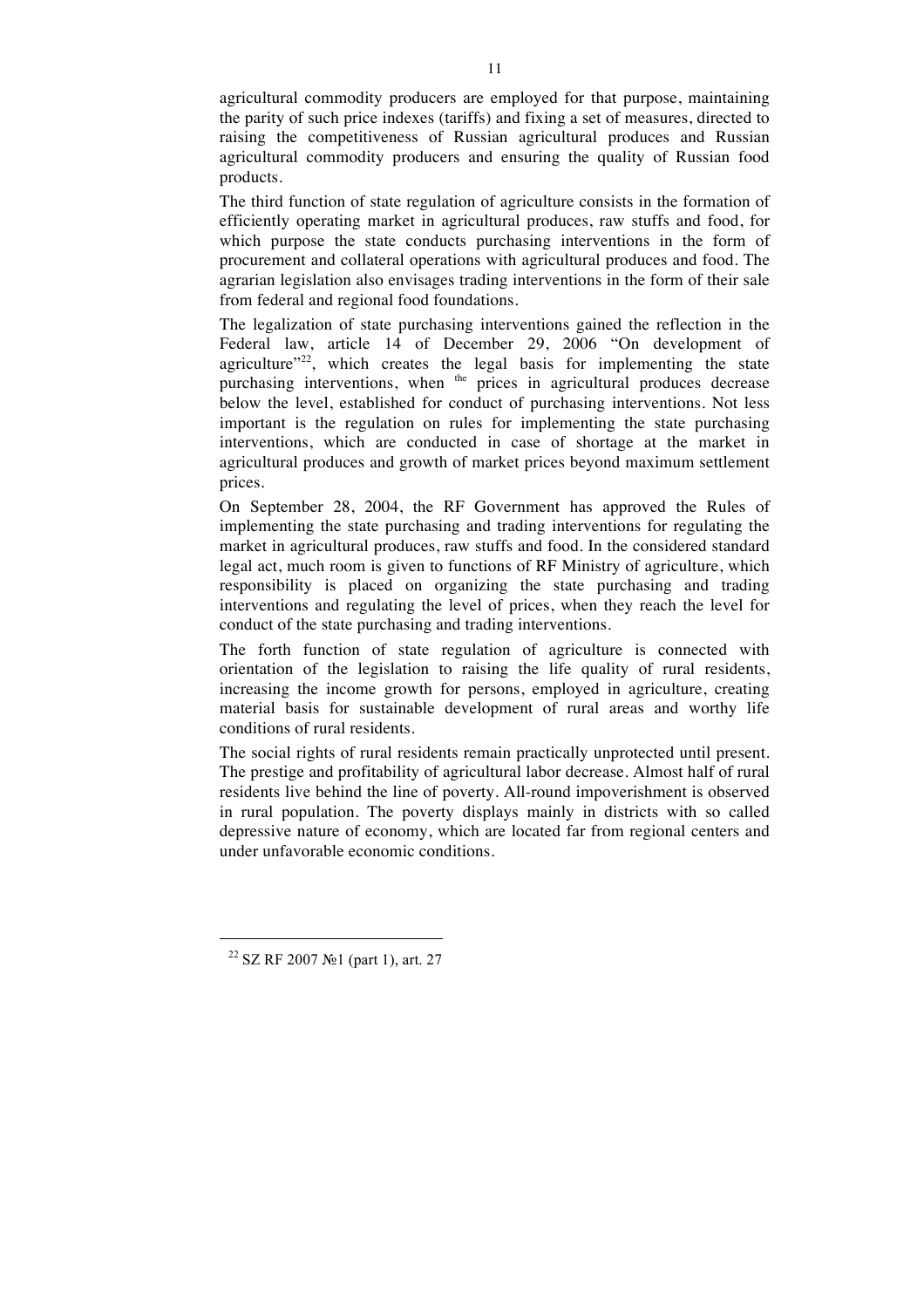For the period of reforms the duration of life in the countryside has reduced and comprises 73.4 years for women and only 60.9 for men. It's clear that statistically average country man hardly reaches the pension age<sup>23</sup>.

Causing alarm is the increase of mortality in the countryside, as well as depopulation in 64 regions of the country, the degradation of quality potential of labor force and the decline of its general education and qualification level.

"The majority of rural administrative districts is characterized by low density of population (up to 5 men per one square km) and the lowest density (up to one man per one square km), what increases geopolitical risks<sup>"24</sup>.

The Priority national project "The Development of the AIC", Federal target program "Social development of the countryside until 2012", approved by RF Government decision  $\mathbb{N}^2$  858 of December 3, 2002<sup>25</sup> with account of its prolongation until 2013, and further – the Federal target program for sustainable development of rural areas for 2014-2017, (with account of its prolongation until 2020), as foreseen by the Conception for developing rural areas of the Russian Federation until 2020, approved by RF Government order № 2136-р of November 30, 2010; the Federal law № 264-ФЗ of December 29, 2006 (with alterations of July 24, 2009) "On development of agriculture" recognize the necessity of ensuring the sustainable development of rural areas, including the construction and maintenance in appropriate way the automobile roads, connecting the inhabited areas.

One of basic functions of the state consists in creating the conditions for sustainable development of rural areas; expansion of labor market in rural area, raising the level of life for rural residents, including the labor payment for workers, employed in agriculture. Social functions of the state are connected with creating the conditions for raising the comfort living in rural area and providing the access, equal to city-dwellers, to comfortable housing, health care, education, trade and household servicing. The most important line for sustainable development of rural areas is the improvement of demographic situation and raising the labor provision in depressive regions. The Draft Conception for socioeconomic development of the agroindustrial complex of the Russian Federation suggests solving those problems within the framework of federal and regional target programs, which must determine some measures,

 $23$  Adukov R. Kh. Conceptual ideas for development of state management of the AIC in Russia. Collected works of the All-Russian scientific-practical conference "Management system – as a basis for implementing the model of innovative development of the agroindustrial complex in Russia" M. 2013.

<sup>&</sup>lt;sup>24</sup> Petrikov A.V. The state program for development of agriculture. In book Legal mechanism for state regulating the support of agroindustrial complex. Edited by Bogolyubov S.A. – M.: Norma. 2009. P. 81.

<sup>&</sup>lt;sup>25</sup> SZ RF 2002 №49, art. 4887; 2006. 3 16. Art, 1734 СЗ РФ. 2002. № 49. Ст. 4887; 2006. 3 16. Ст. 1734.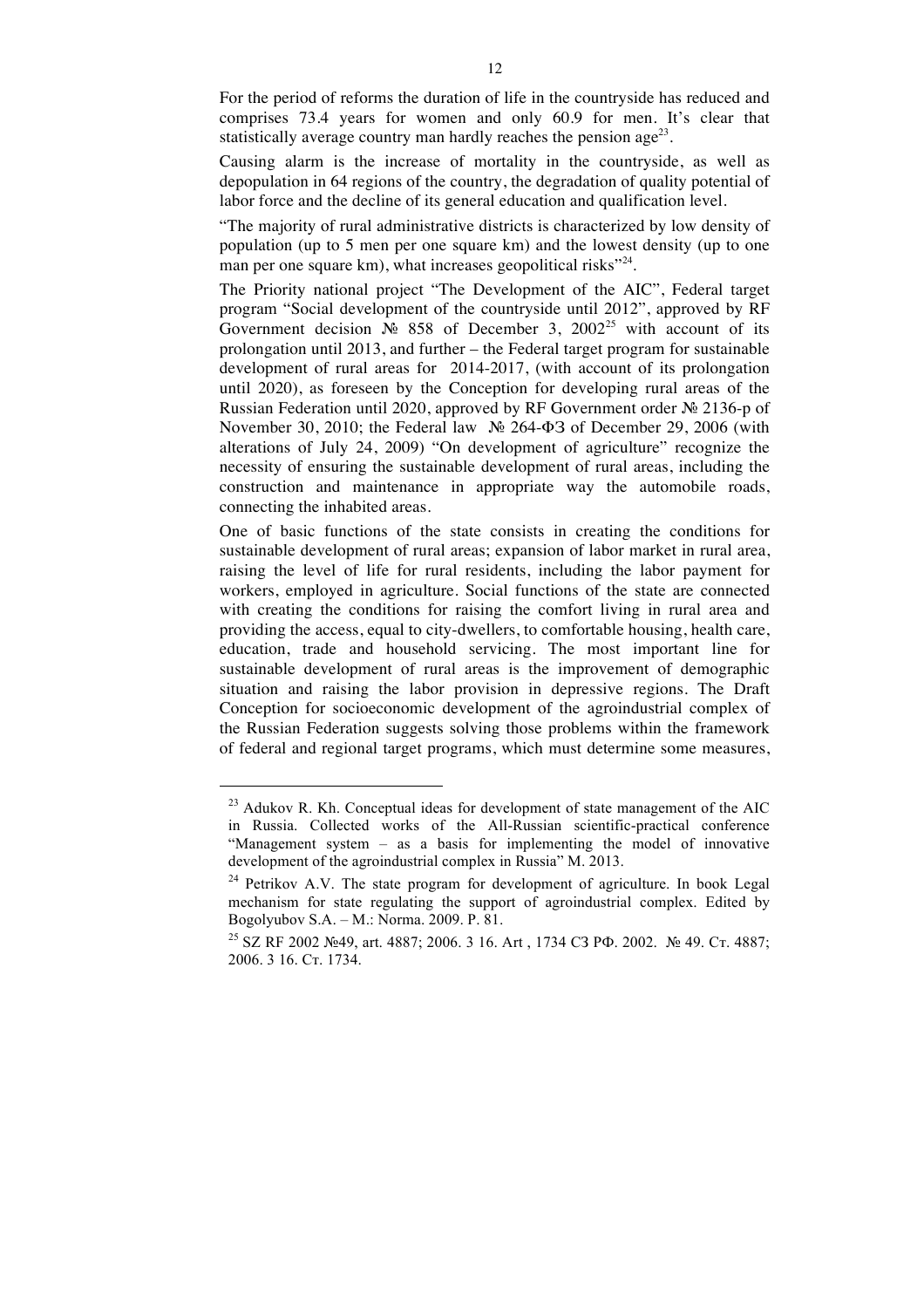directed for movement and attraction of working personnel, specialists from towns and other subjects of the Russian Federation, CIS countries for agricultural activity and work in the sphere of social services (education, health care, etc).

"The expenses of enterprises and AIC organizations for arrangement of families, moving to such regions might be covered by means of federal budget in dimensions, determined by the Government of the Russian Federation and foreseen in federal budget"<sup>26</sup>.

The fifth function of state regulation of agriculture is fulfilled by means of solving particular tasks in the field of protecting the environment and nature using. That has found the reflection in the Federal Law of January 10, 2002 "On protecting the environment", which puts forward the special chapter УП "Requirements in the field of protecting the environment while conducting economic and other activities". The law defines those requirements as a measure of ecologically admissible behavior of the entrepreneur. The law stiffens the requirements of economic activity and recognizes as insufficient, like before, the distribution of permissions and licenses for nature usage. The article 31 consolidates the requirement on ecological certification, registration of pollution sources, on reporting of enterprises and organizing the production control.

The law consolidates new increased requirements of agricultural activity, which appears as permanent and strong pollution source, especially for soils and water. The new law contains a new requirement: The objects of agricultural purpose must have necessary sanitation-protective zones and cleaning structures, which must exclude the pollution of soil, water and air (article 43). It means that while granting the land for agricultural purposes, some portion of land must be allotted for protective zones or some additional plots must be granted for sanitation-protective zones.

The ecological function of the state has found its consolidation in the Federal law "On development of agriculture", which proclaims as one of basic goals in the state agrarian policy the preservation and reproduction of lands, used for needs of agriculture and their soil fertility, as well as water resources and objects of the vegetative and animal world.

Strengthening the public-legal regulation of nature usage and protection of environment in agriculture found its reflection in research of International commission "On issues of future developing the production of food stuffs" and in projects on implementing the sustainable agriculture in 52 countries of the world. Those world economic trends in development of ecological agriculture and production of food stuffs, proclaimed in FAO Report of May 6, 2007 "The organic agriculture" are mutually connected with problems of legal regulating

<sup>&</sup>lt;sup>26</sup> Draft Conception for socioeconomic development of the agroindustrial complex of the Russian Federation for the period up to 2020. Scientific basis. M. 2011. P.29.